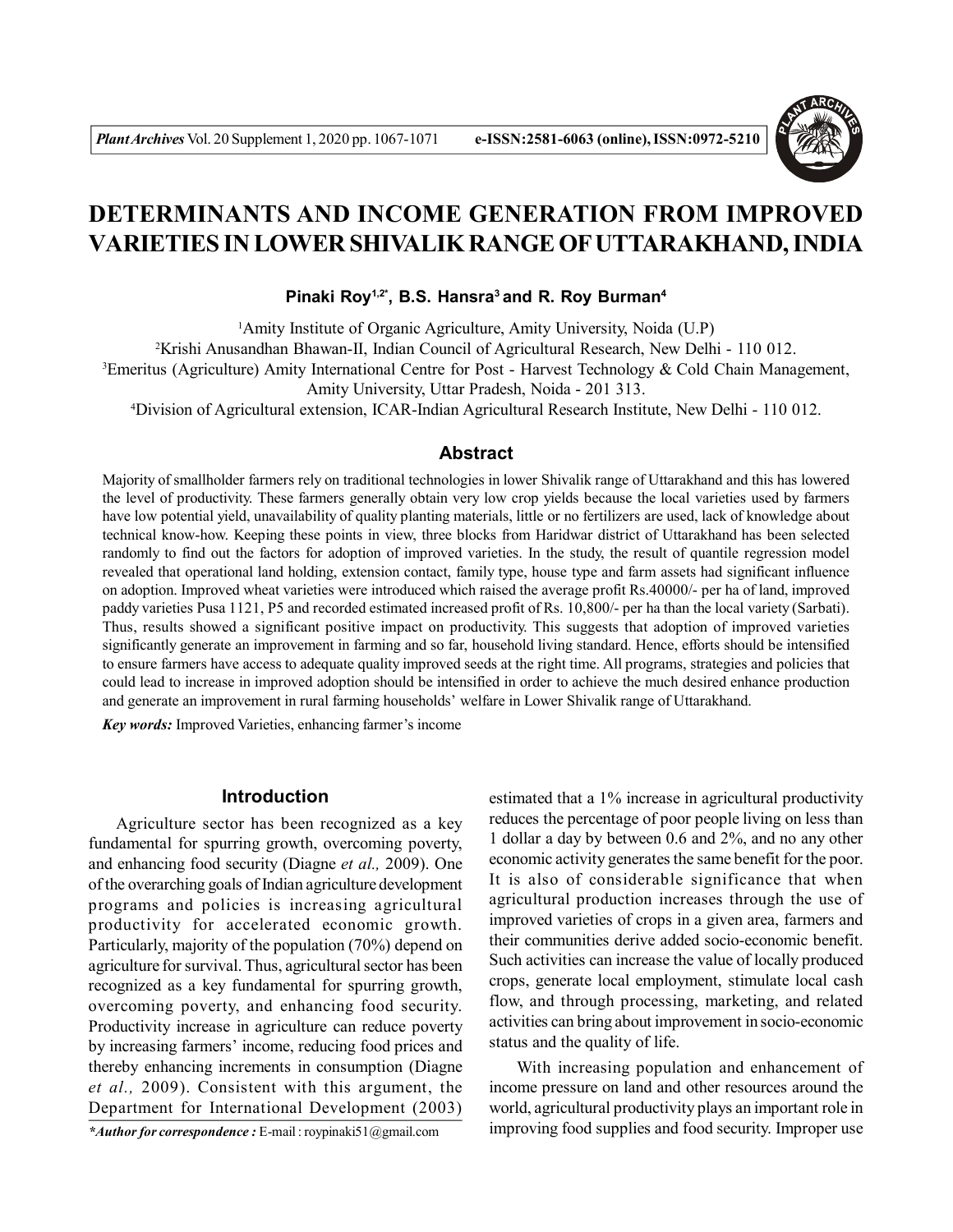of inorganic fertilizers, non-availability of adequate seed and planting materials as well as the selection of crops and cropping pattern which is not appropriate to the land is also resulting in degradation of soil and water resources substantially. Uttarakhand is primarily an agricultural state although its share in the country's total area and production is negligible. The contribution of agriculture to the state's domestic product is about 22.4 percent and 75-85 percent people of the state are dependent on agriculture for their livelihood (Roy *et al.*, 2016). The state possesses diverse agro-climatic endowments, the plains and hills present differing scenarios for agriculture while commercial agriculture is practiced in the plains.

Instead of adequate natural resources for successful crop growth like fertile soil, 87 percent irrigation water, the productivity was found not to reach a competitive level for various crops as compared to other parts of the lower Shivalik Hills (*i.e.*, Jammu region of J&K and Malwa region of Punjab) because of unavailability of improved planting materials (seed), poor access to modern technologies, poor productivity level leading to abysmally low marketable surplus in plains (Roy *et al.*, 2016). As a source of livelihood, agriculture remains the largest sector of Indian economy. Its output share fell from 28.3% in 1993-94 to 14.4% in 2011-12 and employment share declined from 64.8% to 48.9% over the same period (NITI Aayog, GOI, 2015). Given the low share of this workforce on average, it earns much lower income poorer than its counterpart in industry and services. So, this paper attempts to explore the possibilities to find out the factor which determine the adoption of improved varieties to upgrade the existing subsistence level of agriculture to competitive agriculture with the prevailing natural resources in Uttarakhand State and probing a suitable strategy for enhancing farm income of the region.



Fig. 1: Details of sampling procedure **Fig. 2:** Situational Analysis

# **Materials and Methods**

The study was conducted in Roorkee, Laksar and Narsan blocks of Haridwar district of Uttarakhand. A total of sample of 360 farmers were taken randomly from the four villages of each block. Detail of sampling plan has been given below:

The data was obtained from structured interview schedule as well as focus group discussion. The raw data was subjected to analysis with the descriptive statistical tools (frequency, percentage) as well as with the help of econometric model. Quantile regression model has been adopted to find out the determinants of adoption.

Uniqueness of using this model is that instead of estimating the model with average effects using OLS linear model, it produces different effects along the distribution (quantile) of the dependent variable. The dependent variable is continuous with no zero or too many repeated values. This model estimates inter-quantile range regressions. One of the major contributions of this model is that it provides a categorization of different degree of adoption. The QR helped characterize the effects of age, operational land holding, and other explanatory variables on the entire distribution of adoption. In other words, the QR allows for examination of whether the effect of the explanatory variables is uniform across all degrees of adoption.

## **Results and Discussion**

The Table 1 illustrates the results from the QR estimation for each quantile. The regression provides a more complete picture of how factors influence adoption level at different degrees. An additional advantage of

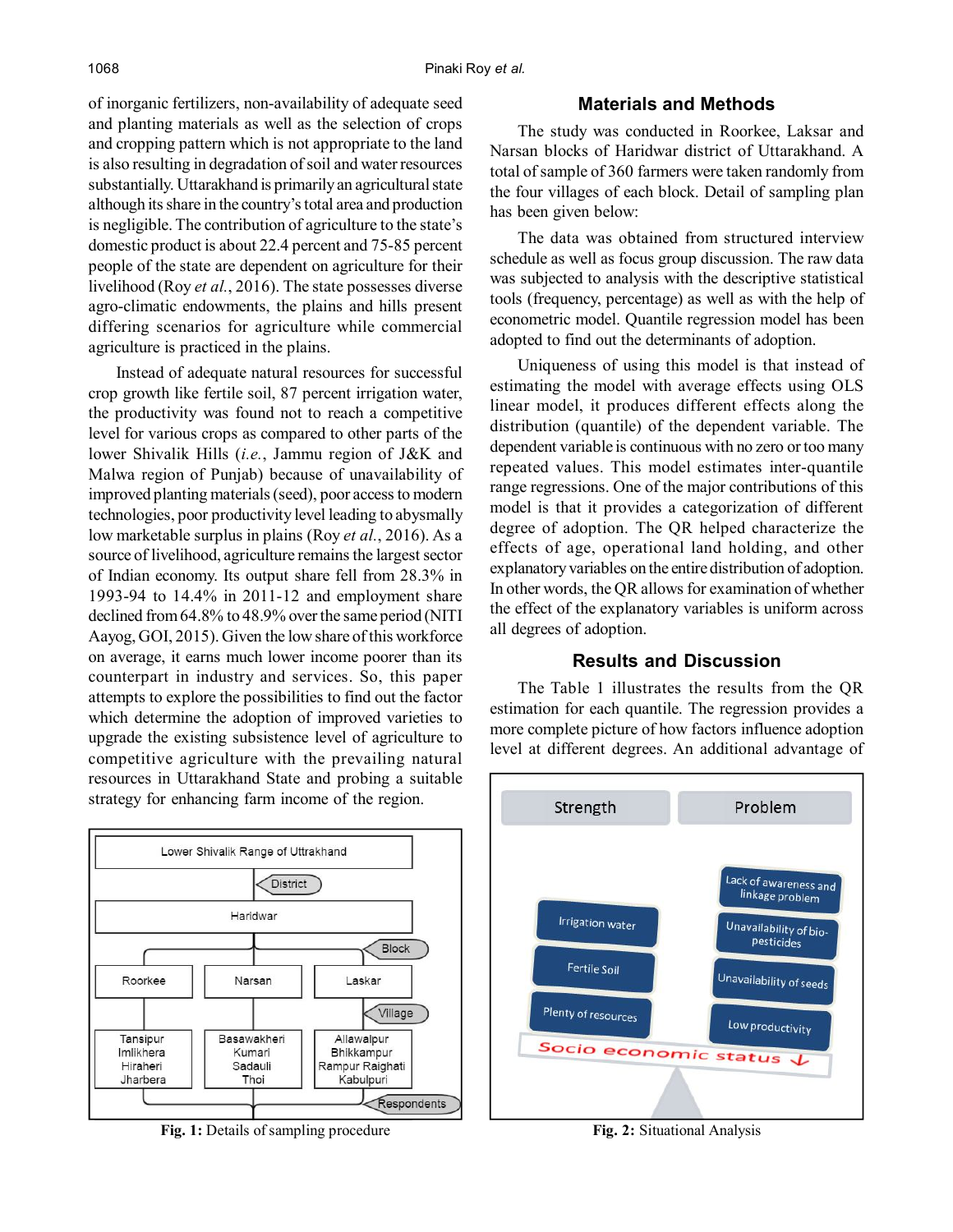

**Fig. 3:** Conceptual framework for Adoption of improved varieties.

using QR is the categorization of an operation's adoption degree by the number of crop varieties grown and estimated the effect of the explanatory variables over each quantile. The Pseudo  $\mathbb{R}^2$  is a measure of how well variables of the model can explain some phenomenon. More variability explains the model better. This model explains about 50% effect of independent variable in

adoption level of farm community. Table 1 shows that extension contact  $(X5)$ , rented house  $(X16)$  and farm assets (X18) possess significant positive factor leads lower adoption. The positive value of coefficient of extension contact (0.047) indicated that increase in the extension contacts among farmers can significantly enhance the adoption level. Similarly, positive values of

| Table 1: Determinants of Adoption of Improved Varieties using Quartile Model. |  |  |  |  |
|-------------------------------------------------------------------------------|--|--|--|--|
|-------------------------------------------------------------------------------|--|--|--|--|

| Number of observation                                 | 360              |                | 360              |                | 360              |               |
|-------------------------------------------------------|------------------|----------------|------------------|----------------|------------------|---------------|
| <b>Pseudo R square</b>                                | 0.436            |                | 0.407            |                | 0.281            |               |
|                                                       | 1st quartile     |                | 2nd quartile     |                | 3rd quartile     |               |
|                                                       | (25 percentile)  |                | (Median)         |                | (75 percentile)  |               |
| <b>Variables</b>                                      | Coefficient      | P>t            | Coefficient      | P > t          | Coefficient      | P > t         |
| Operational land holding (acre) (X1)                  | 0.079(2.770)     | 0.006          | 0.121(3.890)     | 0.000          | 0.200(5.070)     | 0.000         |
| Age (years) $(X2)$                                    | $-0.005(-0.990)$ | 0.324          | $-0.003(-0.560)$ | 0.576          | $-0.004(-0.560)$ | 0.576         |
| Education (ordinally measured) $(X3)$                 | 0.042(0.860)     | 0.392          | $0.000(-0.010)$  | 0.993          | 0.064(1.060)     | 0.291         |
| Family type (if joint=1, 0 otherwise) (X4)            | 0.172(1.530)     | 0.127          | 0.328(2.440)     | 0.015          | 0.591(3.620)     | 0.000         |
| Extension contact (ordinally measured) (X5)           | 0.047(2.820)     | 0.005          | 0.041(2.220)     | 0.027          | 0.035(1.420)     | 0.155         |
| Extension activity (ordinally measured) (X6)          | 0.010(0.410)     | 0.684          | $-0.031(-1.010)$ | 0.316          | $-0.035(-0.940)$ | 0.346         |
| Availability of information (ordinally measured) (X7) | 0.003(0.060)     | 0.956          | 0.008(0.140)     | 0.886          | 0.031(0.520)     | 0.606         |
| Marital status (if single= $1, 0$ otherwise) $(X8)$   | $-0.246(-2.050)$ | 0.041          | $-0.240(-1.700)$ | 0.091          | $-0.201(-1.150)$ | 0.250         |
| Mass media exposure (ordinally measured) (X9)         | 0.038(1.240)     | 0.216          | 0.050(1.520)     | 0.129          | 0.089(2.370)     | 0.018         |
| Frequency of use (ordinally measured) $(X10)$         | 0.003(0.180)     | 0.858          | 0.019(1.060)     | 0.291          | 0.008(0.380)     | 0.702         |
| Risk orientation (ordinally measured) $(X11)$         | 0.004(0.410)     | 0.680          | $-0.001(-0.050)$ | 0.960          | 0.011(0.670)     | 0.504         |
| Innovativeness (ordinally measured) $(X12)$           | 0.017(1.830)     | 0.068          | 0.024(2.400)     | 0.017          | 0.018(1.520)     | 0.130         |
| Distance from input market $(kms)(X13)$               | 0.020(0.370)     | 0.710          | $-0.087(-1.240)$ | 0.217          | $-0.216(-2.610)$ | 0.009         |
| Distance from output market $(kms)(X14)$              | $-0.037(-0.590)$ | 0.554          | 0.091(1.130)     | 0.261          | 0.227(2.430)     | 0.016         |
| Experience in farming (years) $(X15)$                 | $-0.002(-0.410)$ | 0.684          | $-0.002(-0.380)$ | 0.705          | $0.000(-0.080)$  | 0.935         |
| House type (kuchha house= Base)                       |                  | $\blacksquare$ |                  | $\blacksquare$ |                  | $\frac{1}{2}$ |
| Rented $(X16)$                                        | 0.612(3.760)     | 0.000          | 0.269(1.510)     | 0.133          | $-0.233(-1.100)$ | 0.271         |
| Pucca house $(X17)$                                   | 0.547(1.720)     | 0.086          | 0.039(0.110)     | 0.910          | $-0.402(-1.190)$ | 0.235         |
| Farm asset (in nos.) $(X18)$                          | 0.385(5.800)     | 0.000          | 0.276(3.830)     | 0.000          | 0.254(2.940)     | 0.004         |
| Livestock numbers (X19)                               | 0.135(1.700)     | 0.090          | 0.081(0.680)     | 0.496          | 0.088(0.820)     | 0.413         |
| Possession of vehicle (if yes=1, 0 otherwise) $(X20)$ | $-0.156(-2.240)$ | 0.026          | $-0.053(-0.440)$ | 0.662          | $-0.090(-0.860)$ | 0.390         |
| Constant                                              | $-0.873(-1.230)$ | 0.219          | 0.019(0.020)     | 0.982          | $-0.544(-0.500)$ | 0.619         |

\*Value in parenthesis indicate t-value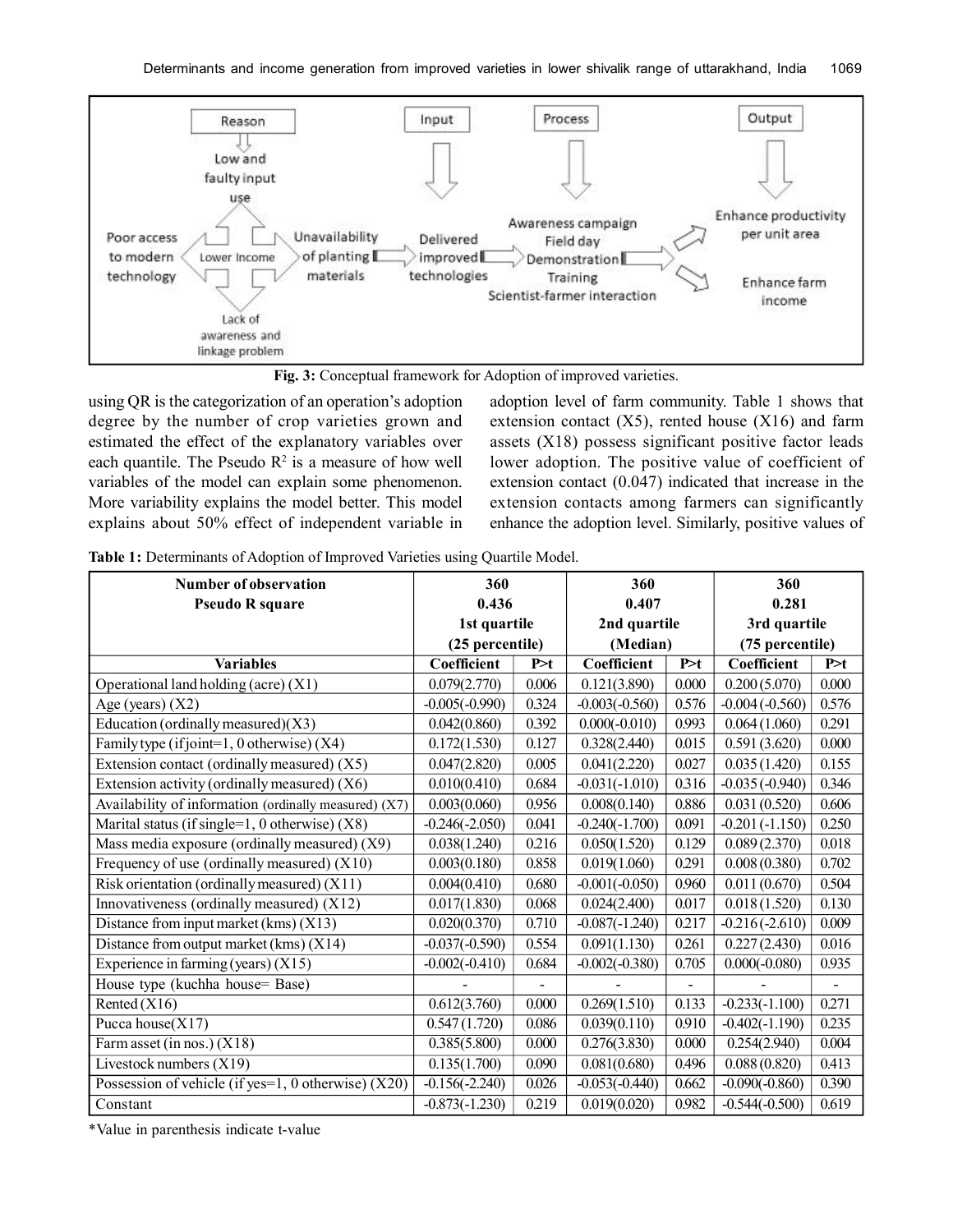coefficients of rented house (0.612) and farm assets (0.385) implied that these coefficients have influenced the adoption positively. The operational land holding and farm assets have positive influence on medium and high adoption level. Positive coefficients of operational land holding  $(0.12$  and  $0.20)$  in both cases lead to more adoption compared to the first quartile. This indicates that adoption level increases with operational holding size and farm assets. Low level of extension contact causes lack of awareness about improved varieties of crops. Thus, they go for traditional varieties which results in lower production and low income. Majority of farmers depends on solely agriculture for their livelihood security. They had lower income from farm sector force them to live in rented house. Henceforth, they were not able to purchase all necessary farm assets which consequently leads lower adoption. Those farmers, who had more operational land, take more risk for adoption of improved varieties leads to higher production. When improved varieties has been grown it enhance yield as well as income helped them purchasing farm assets for crop production. Besides, family type (joint family) has also played a positive driving role for higher adoption which is justified with the positive coefficients value (0.591) of family type indicated that farmers belonged to joint family had higher adoption level. The family members engaged themselves directly in the farming activities. Moreover, economic constraints and lack of opportunities were much pronounced and therefore they can't opt for higher education which compels the younger members of the family to join hands with their elders in farm activities. As family members were involved in farming activities, farmers get leisure time to attain different agricultural programme. As a consequence, the awareness level of those farmers had been enhanced which helps in higher level of adoption of technologies.

Focusing on the stated problems improved HYV has been demonstrated at the farmers' fields to assess the benefit in economic terms which help them for the adoption and multiplication of improved technologies for future use. In Rabi 2015, improved HYV of wheat like HD-2967 and HD-3086 has been introduced and was compared with the existing wheat varieties (PBW-226, PBW-292). Similarly, In Kharif 2016, improved paddy varieties (P-1121 and PS-5) was compared with local variety (Sarbati) in economic terms. Simultaneously summer vegetable Bottle gourd (Pusa Naveen) has been introduced and compared with local ones. Mustard variety (PM-30) was compared with local variety and yield gap has been recorded. Table 1 clearly revealed that introduction of improved paddy varieties Pusa 1121, P5 and Pusa -1612 recorded average yield 50.13 qt/ha compared to local check (Sharbati) 45.60 qt/ha with 9.93 percent increased yield and estimated increased profit of Rs. 10,800/- per ha. Similarly, wheat varieties (HD-2967) and (HD-3086) recorded yield of 52 q/ha and 45 q/ha, respectively with an increase yield of 14 and 2 percent than the local check (PBW-226, PBW- 292) with an estimated profit of Rs. 40,000/- per hectare.

In Rabi 2016, mustard variety (Pusa Mustard 30) was preferred by the farmers with net profit of Rs.17121.25, Rs. 3887.50 and Rs 9193.75 in Roorkee, Laksar and Narsan block, respectively. IARI bottle gourd variety (Pusa Naveen) was introduced which is not only high yielding but also high calorie vegetable, providing 14 calories per 100 gm. Additionally, it is also a moderate source of Vitamin-C (100 g of raw fruit provides 10 mg or about 17% of RDA); a moderate source of thiamin, niacin (Vitamin B-3), pantothenic acid (Vitamin B-5), pyridoxine (Vitamin B-6) and minerals viz., calcium, iron, zinc, potassium, manganese and magnesium (Roy *et al.*, 2017). Moreover, introduction of Pusa Naveen showed economic benefit more than Rs. 48,000/- per hectare of land indicating higher net return compared to local varieties being grown by the farmers of the region. It was explored during the interview with targeted group of respondents that multi-dimensional constraints like nonavailability of quality seed of recommended varieties, nonavailability of reliable and recommended bio-pesticides, bio-fertilizers and bio-control agents, insufficiency of rural

**Crop Improved Variety Yield (ha) Local Variety Yield (ha) Proportionate change in Profit (Rs) yield (in percentage)** Paddy | Pusa-1121 | 48.6 | Sarbati | 45.6 | 6.57 | 10,800 Pusa-1612 | 52.3 | 14.69 Pusa-2511 | 49.5 | 8.55 Wheat HD 2967 | 52.09 | PBW 292 | 45.72 | 13.93 | 40,000 HD 3086 | 45.05 | PBW 226 | 44.14 | 2.06 Mustard Pusa Mustard 30 37.5 Desi 30.0 25.0 10,067.5 Bottle gourd | Pusa Naveen | 108.5 | Desi | 62.0 | 74.19 | 48,789

**Table 2:** Comparative yield performance of improved varieties with the local ones.